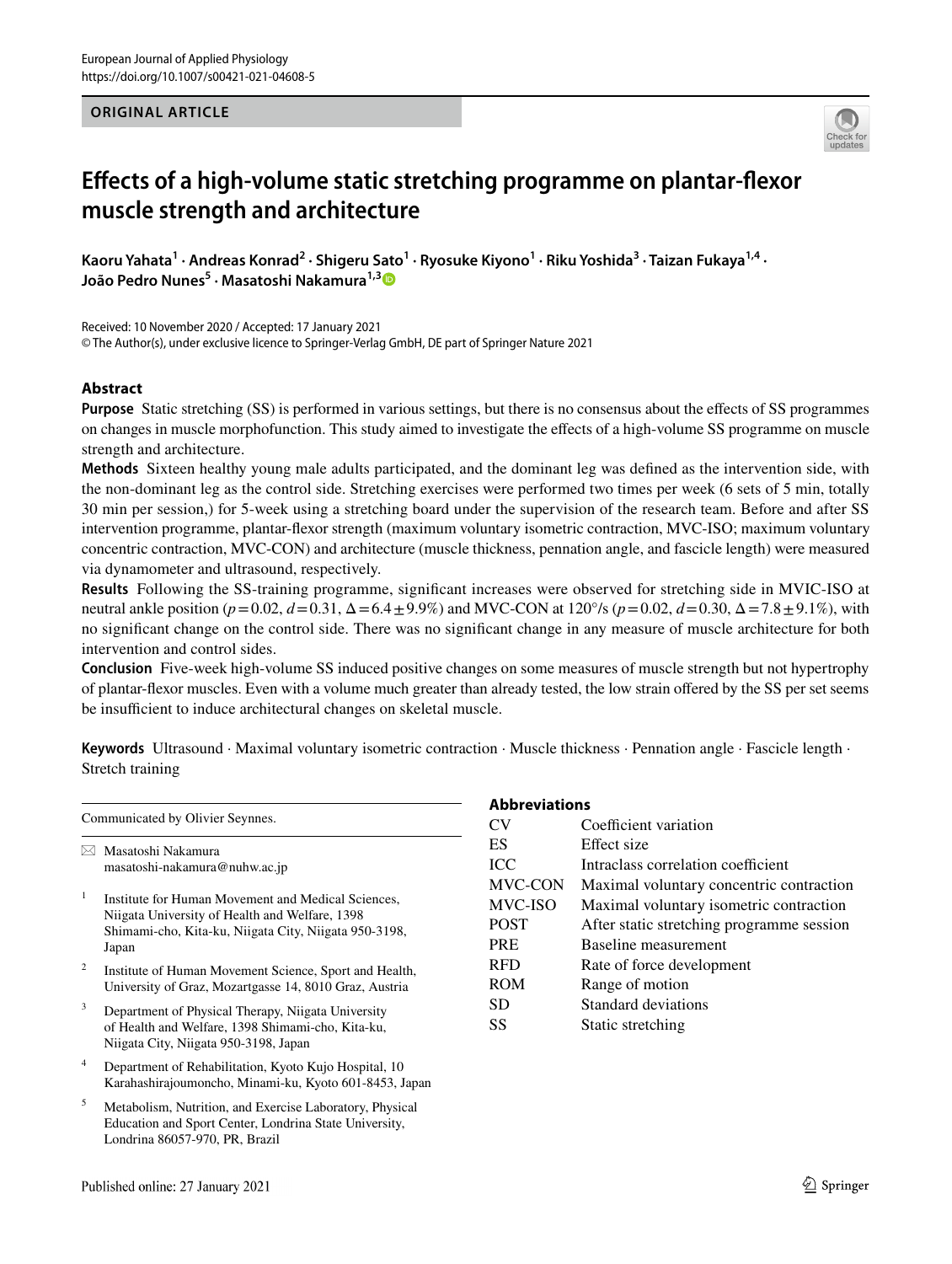## **Introduction**

Static stretching (SS) is performed in various sports and rehabilitation settings to increase joint range of motion (ROM) and decrease muscle stifness (Nakamura et al. [2012,](#page-7-0) [2020\)](#page-7-1), as well as improve muscle morphofunction (Simpson et al. [2017](#page-7-2)). Several previous studies have shown that ROM increases signifcantly after some weeks of SS intervention (Konrad and Tilp [2014b](#page-7-3); Nakamura et al. [2012,](#page-7-0) [2020](#page-7-1); Thomas et al. [2018\)](#page-7-4). Also, although there was no signifcant change in muscle stifness after ballistic stretching or proprioceptive neuromuscular facilitation stretching programmes (Konrad and Tilp [2014a](#page-7-5); Konrad et al. [2015\)](#page-7-6), following SS interventions, signifcant decreases in muscle stifness have been observed on hamstrings (Ichihashi et al. [2016\)](#page-7-7), and plantar fexors mainly (Blazevich et al. [2014](#page-6-0); Nakamura et al. [2017,](#page-7-8) [2020\)](#page-7-1).

Following an acute session of SS, studies often report decreases in muscle strength and athletic performance, such as when jumping and sprinting (Behm and Chaouachi [2011;](#page-6-1) Kay and Blazevich [2012;](#page-7-9) Simic et al. [2013](#page-7-10))—this phenomenon is called "stretching-induced force deficit", and it explains why it may be better not to perform SS during pre-activity warm-up (Simic et al. [2013\)](#page-7-10). Conversely, following weeks of SS training, significant improvements in muscle strength or athletic performance have been reported (Chen et al. [2011](#page-6-2); Medeiros and Lima [2017](#page-7-11); Nelson et al. [2012\)](#page-7-12), although fndings are not consistent (Akagi and Takahashi [2014](#page-6-3); Blazevich et al. [2014](#page-6-0); Konrad and Tilp [2014b\)](#page-7-3). Regarding changes in muscle architecture (muscle thickness, pennation angle, and fascicle length) after an SS intervention programme, some studies reported signifcant changes (Freitas and Mil-Homens [2015;](#page-6-4) Mizuno [2019](#page-7-13); Simpson et al. [2017](#page-7-2)), whereas others did not (Akagi and Takahashi [2014](#page-6-3); Beltrão et al. [2019](#page-6-5); Blazevich et al. [2014;](#page-6-0) Konrad and Tilp [2014b;](#page-7-3) Nakamura et al. [2012;](#page-7-0) Sato et al. [2020](#page-7-14)). The addition of external load (Simpson et al. [2017](#page-7-2)) or active muscle contraction via electrical stimulation (Mizuno [2019](#page-7-13)) to an SS intervention programme may help improve muscle architecture, whereas almost no change has been reported after SS training solely (Nunes et al. [2020b\)](#page-7-15). It can be concluded that to date, it is not clear if an SS intervention can affect strength and/or muscle architecture parameters in the long-term intervention.

Animal studies indicated signifcant hypertrophy after SS (Goldberg et al. [1975;](#page-6-6) Goldspink et al. [1995\)](#page-6-7). The discrepancy between human and animal studies could be a result of diferences in the duration of SS interventions per week. For example, the larger SS weekly volume observed in human studies was 36 min (3 sets of 2 min per day; 6 days/week) in Akagi and Takahashi ([2014\)](#page-6-3), which could

not have been a sufficient volume of muscle stimulation to cause an increase in muscle strength and change muscle architecture in vivo. Moreover, several studies investigating resistance training showed that increasing total work by increasing the time under tension, even at low intensity, could induce muscle hypertrophy and increase muscle strength (Mitchell et al. [2012;](#page-7-16) Ikezoe et al. [2017](#page-7-17); Grgic et al. [2018](#page-6-8)). Thus, it may be presumed that in situations of an extremely low level of muscle strain, such as SS, signifcant efects could be seen only under with longer sets and a high-volume condition. However, to date, no study explored such a high-volume SS programme (e.g., 60 min stretching/muscle tendon unit/week) on the muscle strength and muscle architecture. Therefore, this study aimed to investigate the efects of a high-volume SS intervention programme (6 sets of 5 min per day; 2 days/ week; resulting in 60 min/week) on plantar-fexors' muscle strength and architecture.

## **Methods**

#### **Experimental design**

Participants completed a familiarisation session 1 week before baseline (PRE) measurement. Muscle architecture (muscle thickness, pennation angle, and fascicle length) and muscle strength (maximal voluntary isometric and concentric contractions) in both dominant and non-dominant legs were measured by ultrasound and dynamometer, respectively. After PRE-measurement, the dominant leg (preferred for kicking a ball) was defned as the intervention side, with the non-dominant leg as the control side. For all participants, the intervention side performed two times per week for 5 weeks using a stretching board (Asahi stretching board, Asahi Corp., Gifu, Japan). To prevent any residual effects, all measurements were repeated at least 3 days after the fnal SS programme session (POST-measurement). Participants were instructed not to perform any resistance training or stretching other than the SS programme during the study period. This study was conducted under the auspices of the Declaration of Helsinki and approved by the Niigata University of Health and Welfare, Niigata, Japan.

#### **Participants**

Sixteen healthy young male adults participated in the study (age  $21.4 \pm 1.5$  years, height  $170.3 \pm 5.3$  cm, and body weight  $62.9 \pm 7.9$  kg). Inclusion criteria were as follows: no regular resistance training within the past 6 months, no neuromuscular disease, and no history of orthopaedic disease. All participants were fully informed about the procedures and purposes of this study, and they provided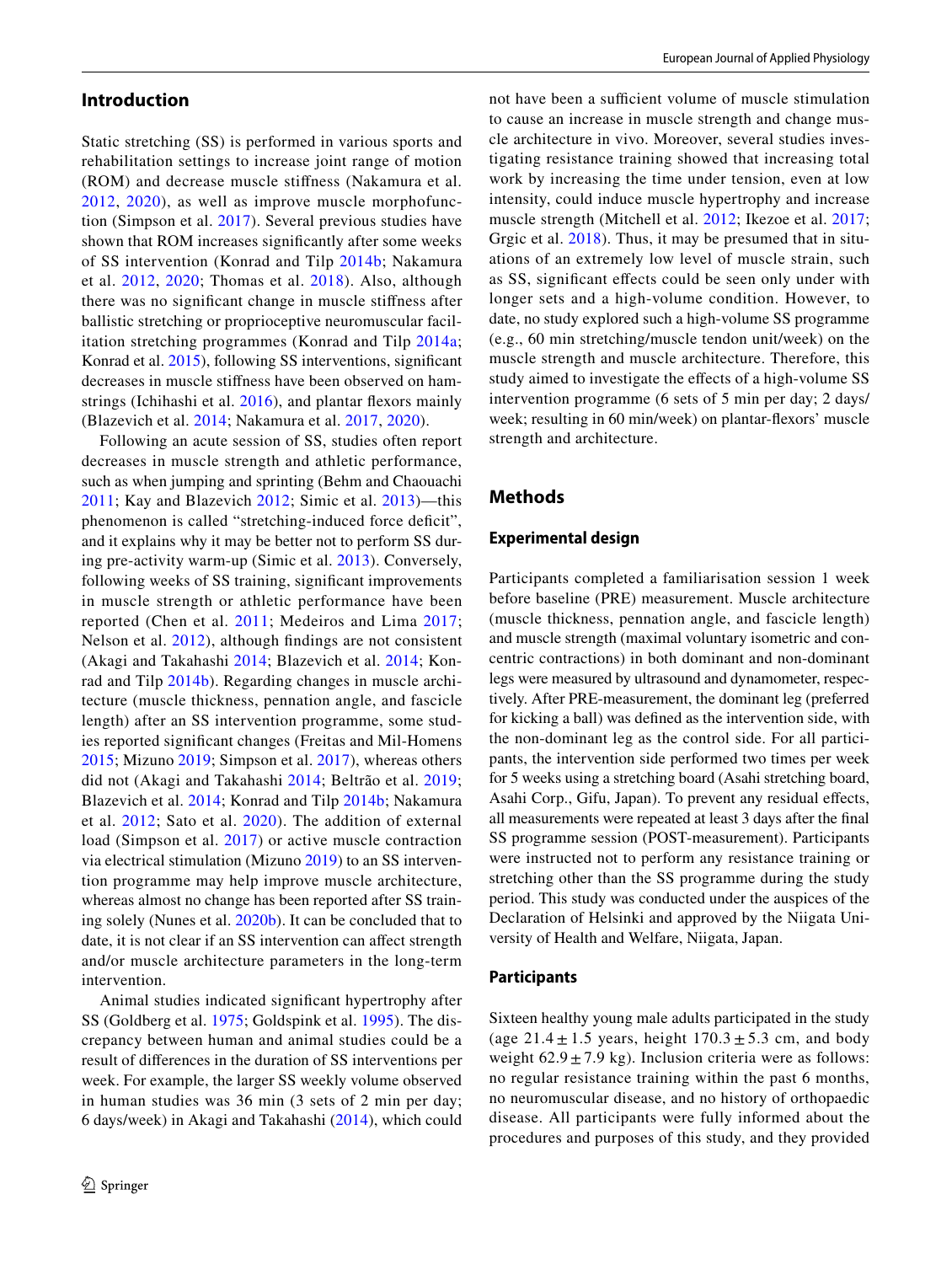written informed consent. The sample size required for a two-way repeated analysis of variance (ANOVA) (efect size=0.40 [large],  $\alpha$  error=0.05, and power=0.80) was calculated using G\* power 3.1 software (Heinrich Heine University, Düsseldorf, Germany) based on the previous study (Chen et al. [2011\)](#page-6-2), and the required number of participants was more than 14 participants in this study.

## **Maximum voluntary isometric contraction (MVC‑ISO) measurements**

Participants were seated in an isokinetic dynamometer chair at a 0° knee angle (that is, the anatomical position knee extended) with adjustable belts fxed over their trunk and pelvis (Biodex System 3.0, Biodex Medical Systems, Inc., Shirley, NY, USA). Participants were reclined (70° hip angle;  $0^\circ$  = full extension) to prevent tension in the posterior knee. The trunk and pelvis were frmly fxed with straps, and trunk movement was restricted by holding the handle with both hands. The maximal voluntary isometric contraction (MVC-ISO) of the plantar fexor was measured with the ankle joint at 30° plantar fexion and at the neutral position (neutral anatomical position =  $0^{\circ}$ ). To obtain measurements, the ankle joint of the tested leg was securely attached to the footplate of the dynamometer using a velcro strap. A soft cloth was inserted between the velcro strap and instep to prevent movement of the ankle joint. After several warm-up submaximal plantarfexion contractions, two MVC-ISOs were performed for 3 s at each ankle position with 60-s intervals. The subjects were instructed to perform plantar fexion as fast and as hard as possible at the established position, for about 3 s. The average value of two MVC-ISO used for analyses in each angle. Strong verbal encouragement was provided to promote participants' maximal effort during contractions. The test–retest reliability of MVC-ISO measurements was confirmed by coefficient variation  $(CV)$  and intraclass correlation coefficient (ICC) for ten participants in different days. The CVs for MVC-ISO at 30° plantar fexion and the neutral positions were  $11.1 \pm 9.0\%$ , and  $2.9 \pm 1.3\%$ , respectively, and ICC were 0.80, and 0.93, respectively.

Additionally, the rate of force development (RFD) was calculated in the neutral position. The onset of plantar fexion was defned as the point at which torque increased two standard deviations (SDs) above baseline and did not fall below baseline throughout the contraction. RFD was defned as the slope of the fltered time–torque curve over time intervals of 0–30, 0–50, 0–100, 0–150, and 0–200 ms from the onset of plantar fexion (Aagaard et al. [2002](#page-6-9); Ema et al. [2016](#page-6-10)). CVs for the RFD of all time periods were  $17.4\% \pm 10.9\%, 12.0\% \pm 11.3\%, 5.1\% \pm 7.1\%, 4.1\% \pm 3.2\%,$  and  $4.2\% \pm 2.7\%$ , respectively. ICCs for the RFD were 0.89, 0.93, 0.98, 0.96, and 0.92, respectively.

## **Maximal voluntary concentric contraction (MVC‑CON) measurements**

Concentric muscle strength of plantar fexors was measured in the same position as that in MVC-ISO measurements. ROM was from 10° of dorsifexion to 20° of plantar fexion, with an angular velocity of 30°/s and 120°/s. Additionally, concentric contraction protocols were applied fve times in each sequence. Throughout the measurement, participants were verbally encouraged during muscle contraction to promote maximal efforts. Maximum torque was measured during both concentric contraction velocities. In this study, maximum torque in both concentric contraction velocities was obtained between 10° of dorsifexion and 20° of plantar fexion. CVs for MVC-CON at 30°/s and 120°/s were  $1.9\% \pm 1.6\%$  and  $5.5\% \pm 4.5\%$ , respectively; and ICCs for MVC-CON were 0.97 and 0.76, respectively.

## **Muscle thickness, pennation angle, and fascicle length**

Participants were instructed to lie relaxed on the treatment table in the prone position with hip and knee angle at 0° with ankle angle at slight plantar fexion. B-mode ultrasonography (LOGIQ e V2; GE Healthcare Japan, Tokyo, Japan) with an 8 MHz linear array probe was used to evaluate the muscle thickness and pennation angle of the medial and lateral gastrocnemius muscle (MG and LG, respectively). Longitudinal ultrasound images were obtained for the MG and LG at 30% of the lower leg length, measured from the popliteal crease to the lateral malleolus near the point of the maximal cross-sectional area of the lower leg (Akagi and Takahashi [2013](#page-6-11); Nakamura et al. [2014\)](#page-7-18). Additionally, a longitudinal ultrasound image of the soleus muscle was obtained at 50% of the lower leg length (Kubo et al. [2014](#page-7-19), [2017\)](#page-7-20). Muscle thickness and pennation angle were determined using image processing software (ImageJ, National Institutes of Health, Bethesda, MD, USA). Muscle thickness was determined as the mean of the distances between the deep and superfcial aponeuroses measured at both ends of each image (Blazevich et al. [2006](#page-6-12); Ema et al. [2013\)](#page-6-13). Additionally, pennation angle was determined as the mean of the three fascicles at the angle between fascicle and deep aponeurosis. Fascicle length was calculated using muscle thickness/sin (pennation angle) (Kumagai et al. [2000;](#page-7-21) Nakamura et al. [2012](#page-7-0)). CVs for muscle thickness were  $1.4\% \pm 2.3\%$  in MG,  $0.8\% \pm 0.6\%$  in LG, and  $0.4\% \pm 0.3\%$  in soleus. ICCs for muscle thickness were 0.94 in MG, 0.99 in LG, and 0.99 in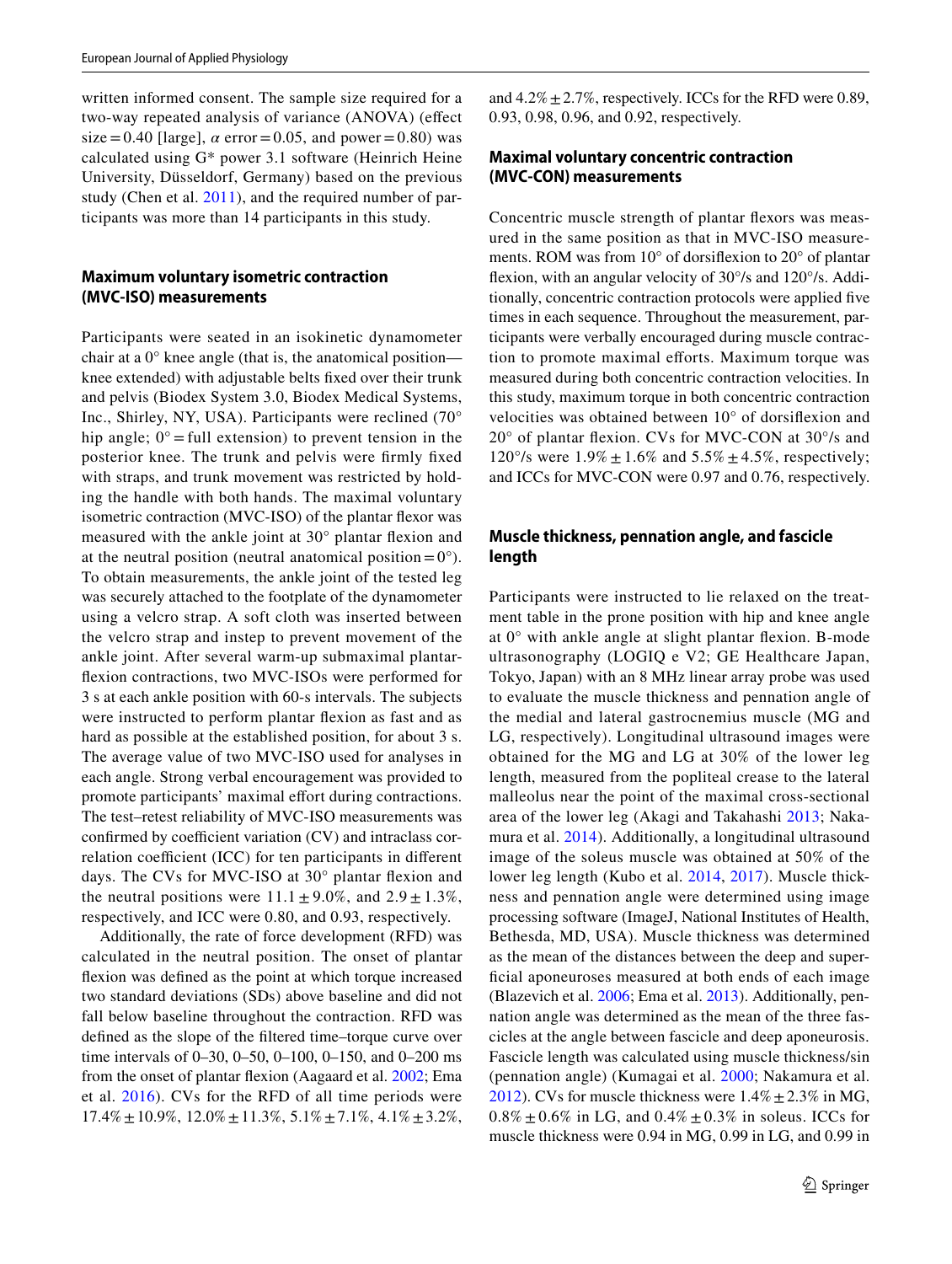soleus. CVs for pennation angle were  $2.6\% \pm 2.5\%$  in MG and  $4.7\% \pm 3.4\%$  in LG. ICCs for pennation angle were 0.82 in MG and 0.77 in LG.

## **SS programme**

Participants were instructed to perform the SS programme on the intervention side for 5 weeks using the stretching board (Fig. [1](#page-3-0)). Participants stood erect with one foot on the stretching board, the other foot on its edge, and both arms against a wall in front of the body to provide balance (Akagi and Takahashi [2013](#page-6-11), [2014\)](#page-6-3). Stretching intensity was defned as the greatest tolerated dorsifexion angle, determined during a test conducted on the stretching board. Participants who could tolerate  $>35^{\circ}$  dorsifiexion, which was the maximal angle permitted by the stretching board, were instructed to maintain the stretching intensity by moving their body mass forward. All SS sessions were performed in the laboratory under the direct supervision of the research team where the study was conducted. The SS intervention included 6 sets with 5 min, with 60 s intervals; a total of 30 min in each session, 60 min per week. The SS programme was performed 2 days/week for 5 weeks at 3–4 day intervals (10 sessions; total programme volume of 300 min). This weekly volume is about 2-to-13 times greater to what have been tested in the literature (Nunes et al. [2020a](#page-7-22), [b](#page-7-15)).



## **Statistical analyses**

SPSS version 24.0 (IBM Corp., Armonk, NY, USA) was used to conduct statistical analyses. The normal distribution of the data was confrmed using the Shapiro–Wilk test. Diferences in muscle strength and muscle architecture between the intervention and control sides were investigated at PRE-assessment using paired *t* tests. For all variables, a two-way repeated analysis of variance (ANOVA) using two factors [time (PRE versus POST evaluation) and side (intervention versus control side)] was used to determine the interaction and main efect. If ANOVA was signifcant, a *post hoc* analysis was conducted using a paired *t* test on each side to determine diferences between PRE and POST values. Efect size (ES) was calculated as a diference in the mean value between PRE and POST divided by the pooled SD (Cohen [1988](#page-6-14)). ES of 0.00–0.19 was considered trivial, 0.20–0.49 was small, 0.50–0.79 was moderate, and≥0.80 was large. Statistical signifcance was defined as  $p < 0.05$ . Descriptive data were reported as mean  $\pm$  SD.

# **Results**

All participants completed the SS programme with 100% of training attendance. Paired *t* tests showed no signifcant diferences between the intervention and control sides for all variables in PRE.

## **Efects of SS programmes on MVC‑ISO, MVC‑CON, and RFD**

<span id="page-3-0"></span>Table [1](#page-4-0) shows the efects of the SS programme on MVC-ISO and MVC-CON on both sides. MVC-ISO at 30° plantar flexion showed a significant main effect of time  $(p=0.011, \eta_p^2=0.362)$ , but no significant interaction effect ( $p = 0.134$ ,  $\eta_p^2 = 0.143$ ). The *post hoc* test showed no signifcant diferences between PRE and POST values on both sides (*p*=0.315, *d*=0.11 and *p*=0.229, *d*=0.39, respectively). MVC-ISO at in the neutral position showed an interaction effect ( $p = 0.019$ ,  $\eta_p^2 = 0.315$ ). The *post hoc* test showed a signifcant increase after the SS-training programme on the intervention side ( $p = 0.02$ ,  $d = 0.31$ ), with no significant change on the control side  $(p=0.643,$  $d = 0.05$ ). In addition, MVC-CON at 30 $\degree$ /s showed no significant interaction effect and main time effect  $(p=0.49,$  $\eta_p^2 = 0.032$ , and  $p = 0.894$ ,  $\eta_p^2 < 0.01$ , respectively). Conversely, although MVC-CON at 120°/s showed no signifcant interaction effect ( $p = 0.069$ ,  $\eta_p^2 = 0.203$ ), there was Fig. 1 Set-up for static stretching intervention significant main effect of time  $(p = 0.011, \eta_p^2 = 0.356)$ ,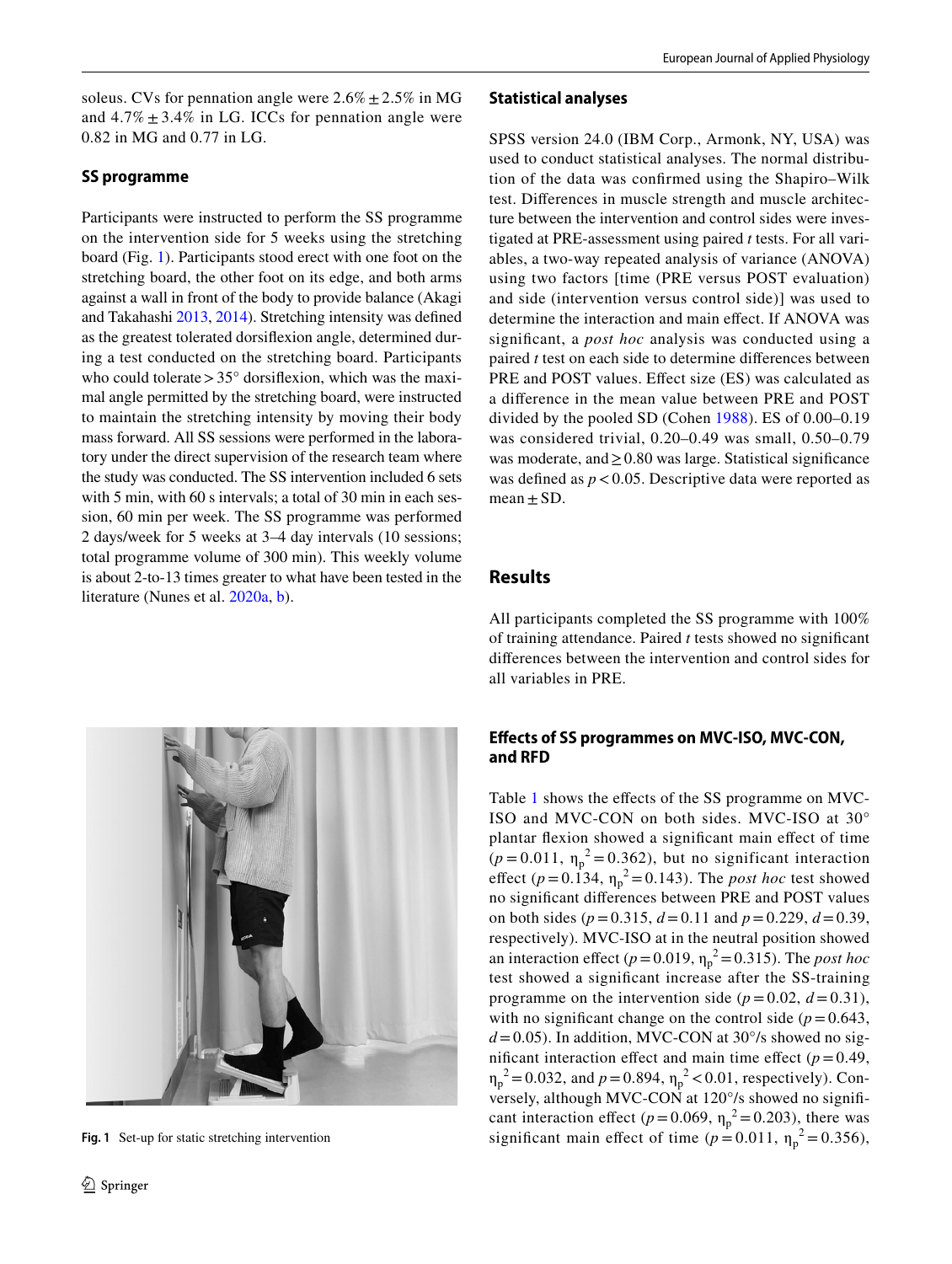whereby the *post hoc* test showed a significant increase after the SS-training programme on the intervention side  $(p=0.02, d=0.30)$ , with no significant change on the control side ( $p = 0.514$ ,  $d = 0.09$ ). Table [2](#page-4-1) shows the changes in the RFD at all intervals. Results showed no signifcant interaction or main time efects for the RFD.

#### **Efects of SS programmes on muscle architecture**

Table [3](#page-4-2) shows the effects of the SS programme on muscle thickness, pennation angle, and fascicle length on both sides. The two-way repeated ANOVA indicated no signifcant interaction efects or main efects for muscle thickness at MG, LG, and soleus and for pennation angle and fascicle length at MG and LG.

<span id="page-4-0"></span>**Table 1** The efect of a static stretching (SS) programme on maximal voluntary isometric contraction torque of plantar fexors (MVC-ISO) at different positions and maximal voluntary concentric contraction torque (MVC-CON) at 30°/s and 120°/s

|                                                  | Intervention side |                 |      | Control side   |                |      |
|--------------------------------------------------|-------------------|-----------------|------|----------------|----------------|------|
|                                                  | <b>PRE</b>        | <b>POST</b>     | ES   | <b>PRE</b>     | <b>POST</b>    | ES   |
| $MVC$ -ISO at 30 $^{\circ}$ plantar flexion (Nm) | $65.4 + 15.9$     | $66.8 \pm 17.6$ | 0.11 | $64.2 + 17.8$  | $59.4 + 15.5$  | 0.39 |
| MVC-ISO at neutral position (Nm)                 | $158.8 \pm 31.7$  | $167.9 + 33.6*$ | 0.31 | $151.6 + 34.9$ | $151.9 + 34.1$ | 0.05 |
| MVC-CON at $30\%$ (Nm)                           | $134.7 + 27.5$    | $144.0 + 25.4*$ | 0.33 | $128.0 + 27.0$ | $131.1 + 24.7$ | 0.10 |
| $MVC$ -CON at $120^{\circ}/sec$ (Nm)             | $82.9 + 24.0$     | $84.2 + 22.5$   | 0.30 | $77.5 + 20.2$  | $77.1 + 17.6$  | 0.09 |

Data presented as mean $\pm$ standard deviation

*PRE* before SS intervention programme, *POST* after SS intervention programme, *ES* efect size

\**p*<0.05 vs. PRE

<span id="page-4-1"></span>**Table 2** The effect of a static stretching (SS) programme on the rate of force development (RFD) at diferent time periods in neutral positions

|                       | Intervention side |                 |      | Control side    |                 |      |  |
|-----------------------|-------------------|-----------------|------|-----------------|-----------------|------|--|
|                       | <b>PRE</b>        | <b>POST</b>     | ES   | <b>PRE</b>      | <b>POST</b>     | ES   |  |
| RFD at 30 ms (Nm/ms)  | $0.36 \pm 0.14$   | $0.34 \pm 0.18$ | 0.17 | $0.41 \pm 0.24$ | $0.33 \pm 0.18$ | 0.38 |  |
| RFD at 50 ms (Nm/ms)  | $0.42 + 0.17$     | $0.44 + 0.20$   | 0.11 | $0.49 + 0.24$   | $0.41 + 0.23$   | 0.34 |  |
| RFD at 100 ms (Nm/ms) | $0.55 + 0.15$     | $0.52 + 0.18$   | 0.15 | $0.54 + 0.16$   | $0.57 + 0.34$   | 0.12 |  |
| RFD at 150 ms (Nm/ms) | $0.54 + 0.12$     | $0.51 + 0.14$   | 0.02 | $0.52 + 0.13$   | $0.51 + 0.18$   | 0.08 |  |
| RFD at 200 ms (Nm/ms) | $0.47 + 0.11$     | $0.47 + 0.11$   | 0.01 | $0.48 + 0.11$   | $0.18 + 0.16$   | 0.02 |  |

Interaction efect for the comparison between the SS side and the control (CON) side based on a split-plot analysis of variance on the right columns

Data presented as mean $\pm$ standard deviation

*PRE* before SS intervention programme, *POST* after SS intervention programme, *ES* efect size

|                                 | Intervention side |                 |      | Control side    |                |      |
|---------------------------------|-------------------|-----------------|------|-----------------|----------------|------|
|                                 | PRE               | <b>POST</b>     | ES   | <b>PRE</b>      | <b>POST</b>    | ES   |
| Muscle thickness at MG (mm)     | $20.2 \pm 2.1$    | $20.1 \pm 2.0$  | 0.02 | $19.2 \pm 3.0$  | $19.3 \pm 2.8$ | 0.02 |
| Muscle thickness at LG (mm)     | $17.6 \pm 2.4$    | $17.6 \pm 2.3$  | 0.02 | $16.5 \pm 1.7$  | $16.8 \pm 1.6$ | 0.18 |
| Muscle thickness at soleus (mm) | $18.5 \pm 3.7$    | $19.0 \pm 3.5$  | 0.15 | $19.7 \pm 3.5$  | $19.7 \pm 3.1$ | 0.04 |
| Pennation angle at MG (deg)     | $22.9 \pm 3.3$    | $22.3 + 2.5$    | 0.01 | $23.6 \pm 3.5$  | $23.0 \pm 2.7$ | 0.36 |
| Pennation angle at LG (deg)     | $15.0 \pm 2.8$    | $15.2 \pm 1.6$  | 0.21 | $15.6 \pm 2.8$  | $15.7 + 2.4$   | 0.01 |
| Fascicle length at MG (mm)      | $52.9 \pm 10.1$   | $54.1 \pm 11.6$ | 0.05 | $48.5 \pm 6.3$  | $49.8 \pm 7.3$ | 0.33 |
| Fascicle length at LG (mm)      | $69.8 \pm 14.8$   | $68.2 + 14.1$   | 0.19 | $63.1 \pm 11.6$ | $63.1 \pm 9.5$ | 0.10 |

Interaction efect for the comparison between SS side and control (CON) side based on a split-plot analysis of variance on the right columns

Data presented as mean $\pm$ standard deviation

*PRE* before SS intervention programme, *POST* after SS intervention programme, *MG* medial gastrocnemius muscle, *LG* lateral gastrocnemius muscle, *ES* efect size

<span id="page-4-2"></span>**Table 3** The effect of a static stretching (SS) programme on muscle architecture (muscle thickness, pennation angle, and fascicle length)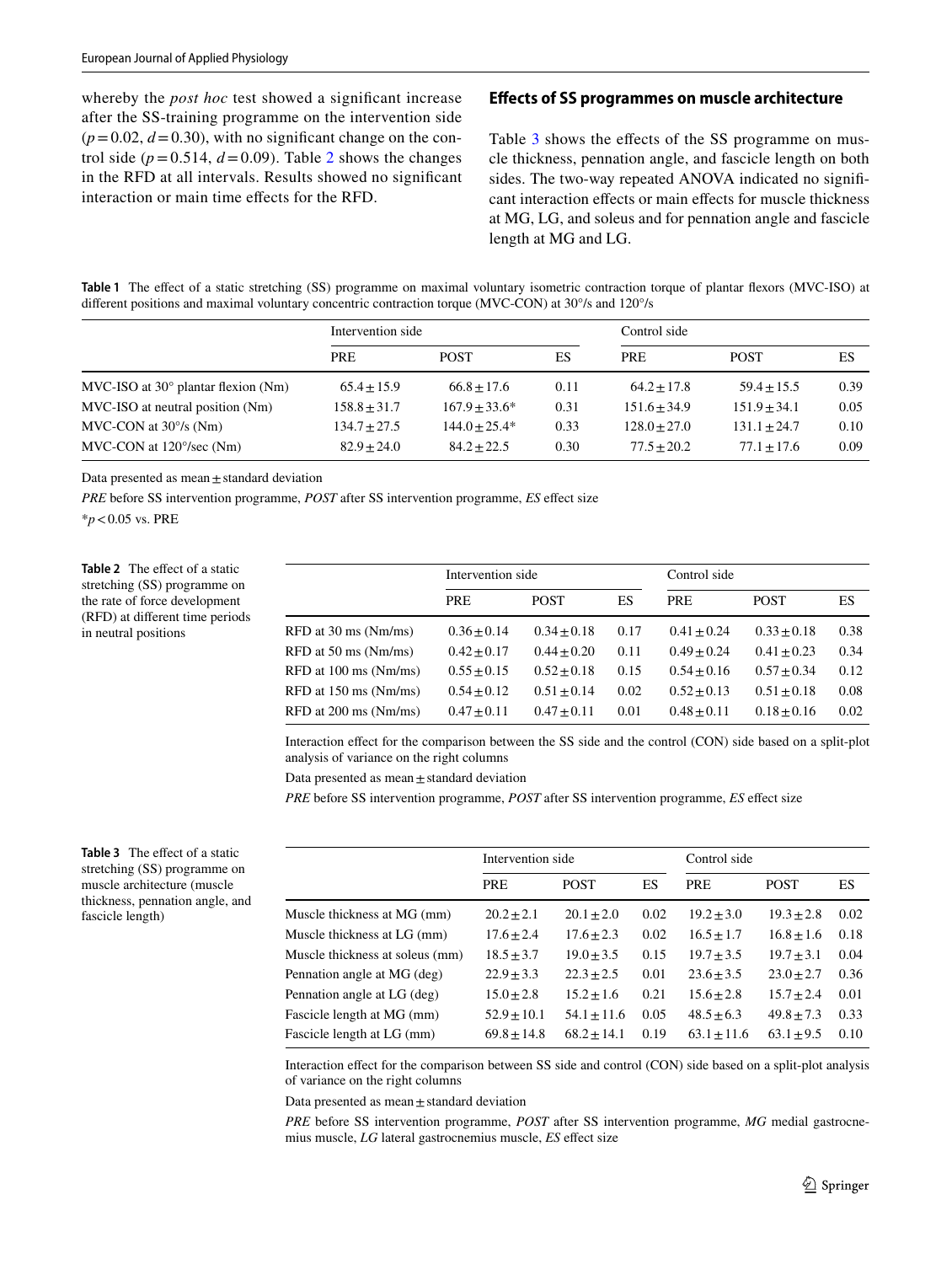### **Discussion**

This study investigated the effects of a high-volume SS programme (60 min/week for 5 weeks; a total of 300 min) on muscle strength and muscle architecture in healthy young males. The results of the present study showed that some measures of muscle strength were increased and there were no signifcant changes in muscle architecture after the highvolume SS programme. Although some previous studies were investigating the effects of an SS programme on muscle strength and muscle architecture, we tested a training volume much higher than those already done (Nunes et al. [2020a,](#page-7-22) [b](#page-7-15)).

Regarding the effects of a high-volume SS intervention programme on muscle strength, there was a signifcant increase in MVC-ISO at a neutral position, although there were no signifcant changes in MVIC-ISO at plantar-fexion position and in MVC-CON. In MVC-ISO at a neutral position, the ES was small (0.31), which was thought to be a small training efect. The results of the present study were consistent with previous studies showing no signifcant increase in muscle strength (Akagi and Takahashi [2014;](#page-6-3) Blazevich et al. [2014;](#page-6-0) Konrad and Tilp [2014b](#page-7-3); Nakao et al. [2019](#page-7-23)). However, because no adverse effects on muscle strength were found, SS intervention programmes may be not considered as detrimental to athletic performance. With resistance training, it has been observed that strength improvements follow the angle-specifcity principle (Nunes et al. [2020a](#page-7-22); Oranchuk et al. [2019\)](#page-7-24). Specifcally, for the isometric training, the greater gains are noticed near to angle trained (Oranchuk et al. [2019](#page-7-24)), and thus, we supposed that the same might occur with SS. That is, MVIC-ISO was improved at  $0^{\circ}$  position of plantar fexion (while MVC-ISO at 30° did not), because it is closer to the SS-training angle. Although possible, it remains speculative to whether strength gains would be greater if also we tested with ankle extended. Moreover, lack of improvement in strength at 30° of plantar fexion might be related to the force–length properties and muscular activation characteristics, which could impair the change in force production at very short muscle lengths.

Regarding the efects of the SS intervention programme on muscle architecture, some studies showed signifcant changes (Freitas and Mil-Homens [2015](#page-6-4); Mizuno [2019](#page-7-13); Simpson et al. [2017](#page-7-2)), and others did not (Akagi and Takahashi [2014](#page-6-3); Blazevich et al. [2014](#page-6-0); Konrad and Tilp [2014b](#page-7-3); Nakamura et al. [2012;](#page-7-0) Sato et al. [2020\)](#page-7-14). In the present study, we hypothesised the very high-volume SS programme would be able to induce some efect; however, we observed no signifcant change. In animal studies, passive stretching interventions activate insulin-like and myogenic growth factors, stretch-activated channels, and the AKT/ mTOR pathway and protein synthesis, which are factors important for muscle hypertrophy (Mohamad et al. [2011](#page-7-25); Riley and Van Dyke [2012](#page-7-26); Tatsumi [2010](#page-7-27)). However, in a human study, Fowles et al. [\(2000\)](#page-6-15) showed that an approximately 27 min passive stretch did not signifcantly elevate muscle protein synthesis rate in soleus muscle via biopsy samples. This suggests that low-intensity muscle stretch per se is not a sufficient stimulus for muscle hypertrophy (Fowles et al. [2000\)](#page-6-15), and that even very high SS volumes may not substitute the low intensity of strain applied to the muscle (Nunes et al. [2020a,](#page-7-22) [b](#page-7-15)).

Alternatively, in a previous study showing signifcant changes in fascicle length, Simpson et al. ([2017](#page-7-2)) reported an SS intervention programme using an external load of 20% MVC torque, with participants also performing warm-ups including a calf-raise exercise. Therefore, these warm-up routines and/or external load could have caused changes in muscle architecture. Interestingly, recent studies have focused on stretching intensity, showing that a greater acute stretching efect on ROM and stifness was achieved with a stronger stretching intensity (Takeuchi and Nakamura [2020a](#page-7-28), [b\)](#page-7-29). In the present study, we defned stretching intensity as the point of discomfort without pain (tolerable level). Similarly, stretching intensity in a previous study by Akagi and Takahashi ([2014\)](#page-6-3) was also defned as the point of discomfort (Akagi and Takahashi [2014\)](#page-6-3). Conversely, the previous study by Mizuno ([2019\)](#page-7-13) that showed a signifcant increase in muscle thickness of MG defned stretching intensity as the maximal level at which a participant could tolerate pain during stretching (Mizuno [2019\)](#page-7-13). Freitas and Mil-Homens showed a signifcant increase in fascicle length of biceps femoris while defining stretching intensity as a point of discomfort (Freitas and Mil-Homens [2015](#page-6-4)), similar to our study. However, the stretching intensity was gradually increased during stretching intervention every 90 s in the present study. Therefore, a higher stretching intensity was possibly used in the previous study compared with that in the present study. This diference in stretching intensity could be related to a change in muscle architecture after an SS intervention programme. However, another previous study comparing the efects of SS intervention programmes of diferent intensities showed no signifcant changes in fascicle length and pennation angle of biceps femoris after both low- and high-intensity stretching intervention programmes (Beltrão et al. [2019](#page-6-5)). The efects of SS intervention programmes of diferent intensities have not yet been fully established, and further research is needed to clarify the efect of stretching intensity on change in muscle architecture.

The present work has some limitations to be mentioned. The participants in this study are healthy young males. It remains to be tested whether the high-volume SS intervention programme used in this study could provide sufficient stimulation for muscle strengthening and hypertrophy in other populations with existing muscle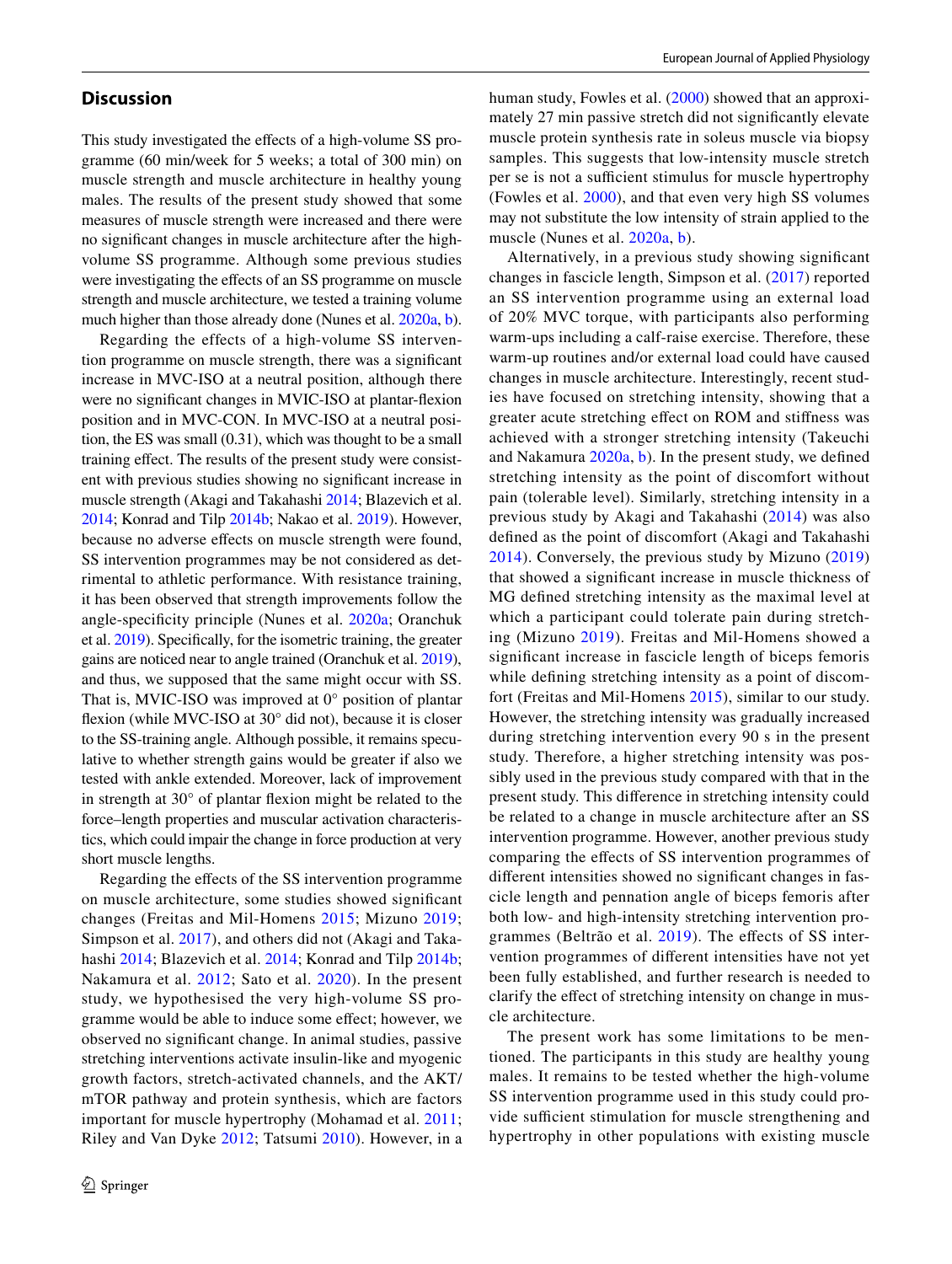weakness or atrophy, like sarcopenic elderlies, or in prolonged disuse situations. Because the ankle position could afect the muscle architecture measurements, in the future study, it is needed to measure the muscle architecture in more positions with defned angles to avoid the efect of ankle position.

# **Conclusion**

In conclusion, 5 weeks of high-volume SS induced positive changes on some measures of muscle strength but not on hypertrophy of plantar-fexor muscles in young male adults. Even with a volume much greater than already tested, the low strain ofered by the SS per se seems not to be sufficient to induce architectural changes on skeletal muscle. In addition, this study also investigated the efects on MVC-ISO and MVC-CON, but it did not investigate sports performance-related tasks, such as jumping and sprinting. In the future, it will be necessary to consider changes in athletic performance that are closer to the sports feld to further add pieces to this topic (Medeiros and Lima [2017\)](#page-7-11).

**Acknowledgements** The authors gratefully acknowledge all participants involved in this study.

**Author contribution** KY contributed to study design and data collection, and drafted the manuscript; SS, RK, and YR contributed to data collection and made critical revisions to the manuscript; AK, TF, and JPN contributed to study design and data analysis, and make critical revisions to the manuscript; NM contributed to study design and data collection, and critical revision to the manuscript. All authors approved the fnal version of the manuscript and agreed to be accountable for all aspects of the work.

**Funding** This work was supported by JSPS KAKENHI Grant number 19K19890 (Masatoshi Nakamura).

**Data availability** All data generated or analysed during this study are included in this published article.

## **Compliance with ethical standards**

**Conflict of interest** The authors declare that they have no confict of interest.

**Research involving human and/or animal participants** All the procedures performed in the studies involving human participants were *European Journal of Applied Physiology* in accordance with the ethical standards of the institutional and/or national research committee and with the 1964 Helsinki declaration and its later amendments or comparable ethical standards. This study was approved by the Ethics Committee of Niigata University of Health and Welfare (#18305).

**Informed consent** Informed consent was obtained from all individual participants involved in the study.

# **References**

- <span id="page-6-9"></span>Aagaard P, Simonsen EB, Andersen JL, Magnusson P, Dyhre-Poulsen P (2002) Increased rate of force development and neural drive of human skeletal muscle following resistance training. J Appl Physiol 93(4):1318–1326. [https://doi.org/10.1152/japplphysi](https://doi.org/10.1152/japplphysiol.00283.2002) [ol.00283.2002](https://doi.org/10.1152/japplphysiol.00283.2002)
- <span id="page-6-11"></span>Akagi R, Takahashi H (2013) Acute efect of static stretching on hardness of the gastrocnemius muscle. Med Sci Sports Exerc 45(7):1348–1354. [https://doi.org/10.1249/MSS.0b013e3182](https://doi.org/10.1249/MSS.0b013e3182850e17) [850e17](https://doi.org/10.1249/MSS.0b013e3182850e17)
- <span id="page-6-3"></span>Akagi R, Takahashi H (2014) Efect of a 5-week static stretching program on hardness of the gastrocnemius muscle. Scand J Med Sci Sports 24(6):950–957. <https://doi.org/10.1111/sms.12111>
- <span id="page-6-1"></span>Behm DG, Chaouachi A (2011) A review of the acute effects of static and dynamic stretching on performance. Eur J Appl Physiol 111(11):2633–2651.<https://doi.org/10.1007/s00421-011-1879-2>
- <span id="page-6-5"></span>Beltrão NB, Ximenes Santos C, de Oliveira VMA, Pirauá ALT, Behm D, Pitangui ACR, de Araújo RC (2019) Efects of a 12-week chronic stretch training program at diferent intensities on joint and muscle mechanical responses: a randomized clinical trial. J Sport Rehabil. <https://doi.org/10.1123/jsr.2018-0443>
- <span id="page-6-12"></span>Blazevich AJ, Gill ND, Zhou S (2006) Intra- and intermuscular variation in human quadriceps femoris architecture assessed in vivo. J Anat 209(3):289–310. [https://doi.org/10.111](https://doi.org/10.1111/j.1469-7580.2006.00619.x) [1/j.1469-7580.2006.00619.x](https://doi.org/10.1111/j.1469-7580.2006.00619.x)
- <span id="page-6-0"></span>Blazevich AJ, Cannavan D, Waugh CM, Miller SC, Thorlund JB, Aagaard P, Kay AD (2014) Range of motion, neuromechanical, and architectural adaptations to plantar fexor stretch training in humans. J Appl Physiol (1985) 117(5):452–462. [https://doi.](https://doi.org/10.1152/japplphysiol.00204.2014) [org/10.1152/japplphysiol.00204.2014](https://doi.org/10.1152/japplphysiol.00204.2014)
- <span id="page-6-2"></span>Chen CH, Nosaka K, Chen HL, Lin MJ, Tseng KW, Chen TC (2011) Efects of fexibility training on eccentric exercise-induced muscle damage. Med Sci Sports Exerc 43(3):491–500. [https://doi.](https://doi.org/10.1249/MSS.0b013e3181f315ad) [org/10.1249/MSS.0b013e3181f315ad](https://doi.org/10.1249/MSS.0b013e3181f315ad)
- <span id="page-6-14"></span>Cohen J (ed) (1988) Statistical power analysis for the behavioral sciences, 2nd edn. Routledge, Hillsdale
- <span id="page-6-13"></span>Ema R, Wakahara T, Miyamoto N, Kanehisa H, Kawakami Y (2013) Inhomogeneous architectural changes of the quadriceps femoris induced by resistance training. Eur J Appl Physiol 113(11):2691– 2703. <https://doi.org/10.1007/s00421-013-2700-1>
- <span id="page-6-10"></span>Ema R, Saito M, Ohki S, Takayama H, Yamada Y, Akagi R (2016) Association between rapid force production by the plantar fexors and balance performance in elderly men and women. Age (Dordrecht, Netherlands) 38(5–6):475–483. [https://doi.](https://doi.org/10.1007/s11357-016-9949-3) [org/10.1007/s11357-016-9949-3](https://doi.org/10.1007/s11357-016-9949-3)
- <span id="page-6-15"></span>Fowles JR, MacDougall JD, Tarnopolsky MA, Sale DG, Roy BD, Yarasheski KE (2000) The efects of acute passive stretch on muscle protein synthesis in humans. Can J Appl Physiol 25(3):165–180. <https://doi.org/10.1139/h00-012>
- <span id="page-6-4"></span>Freitas SR, Mil-Homens P (2015) Efect of 8-week high-intensity stretching training on biceps femoris architecture. J Strength Cond Res 29(6):1737–1740. [https://doi.org/10.1519/jsc.00000](https://doi.org/10.1519/jsc.0000000000000800) [00000000800](https://doi.org/10.1519/jsc.0000000000000800)
- <span id="page-6-6"></span>Goldberg AL, Etlinger JD, Goldspink DF, Jablecki C (1975) Mechanism of work-induced hypertrophy of skeletal muscle. Med Sci Sports 7(3):185–198
- <span id="page-6-7"></span>Goldspink DF, Cox VM, Smith SK, Eaves LA, Osbaldeston NJ, Lee DM, Mantle D (1995) Muscle growth in response to mechanical stimuli. Am J Physiol 268(2 Pt 1):E288-297. [https://doi.](https://doi.org/10.1152/ajpendo.1995.268.2.E288) [org/10.1152/ajpendo.1995.268.2.E288](https://doi.org/10.1152/ajpendo.1995.268.2.E288)
- <span id="page-6-8"></span>Grgic J, Homolak J, Mikulic P, Botella J, Schoenfeld BJ (2018) Inducing hypertrophic efects of type I skeletal muscle fbers: a hypothetical role of time under load in resistance training aimed at